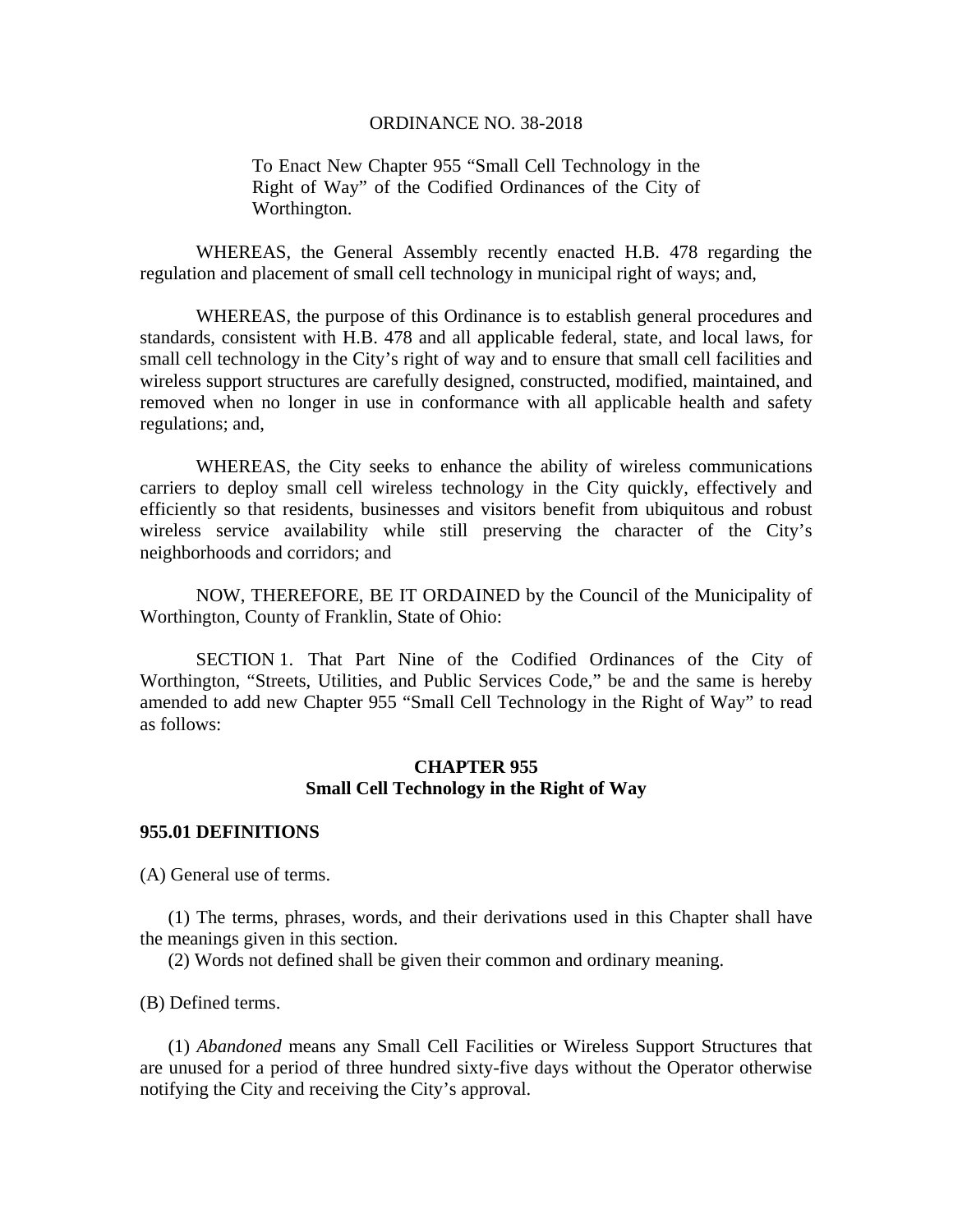(2) *Antenna* means communications equipment that transmits or receives radio frequency signals in the provision of wireless service.

(3) *Applicant* means any Person applying for a Small Cell Permit hereunder.

(4) *City* means the City of Worthington.

(5) *Collocation or Collocate* means to install, mount, maintain, modify, operate, or replace wireless facilities on a Wireless Support Structure.

(6) *Decorative Pole* means a pole, arch, or structure other than a street light pole placed in the Right of Way to specifically designed and placed for aesthetic purposes and on which no appurtenances or attachments have been placed except for any of the following (a) electric lighting; (b) specially designed informational or directional signage; (c) temporary holiday or special event attachments.

(7) *Design Guidelines* means those detailed design guidelines, specifications and examples adopted by the City Council pursuant to Section 955.04 for the design and installation of Small Cell Facilities and Wireless Support Structures, which are effective insofar as they do not conflict with federal and state law, rule and regulations.

(8) *Operator* means a wireless service provider, cable operator, or a video service provider that operates a Small Cell Facility and provides wireless service. *Operator*  includes a wireless service provider, cable operator, or a video service provider that provides information services as defined in the "Telecommunications Act of 1996," 110 Stat. 59, 47 U.S.C. 153(2), and services that are fixed in nature or use unlicensed spectrum.

(9) *Permittee* means the owner and/or Operator issued a Small Cell Permit pursuant to these Chapter and the Design Guidelines.

(10) *Person* means any natural person or any association, firm, partnership, joint venture, corporation, or other legally recognized entity, whether for-profit or not-forprofit.

(11) *Right of Way* means the surface of, and the space within, through, on, across, above, or below, any public street, public road, public highway, public freeway, public lane, public path, public alley, public court, public sidewalk, public boulevard, public parkway, public drive, public easement, and any other land dedicated or otherwise designated for a compatible public use, which is owned or controlled by the City of Worthington.

(12) *Small Cell Facility* means a Wireless Facility that meets both of the following requirements:

(a) Each Antenna is located inside an enclosure of not more than six cubic feet in volume or, in the case of an Antenna that has exposed elements, the Antenna and all of its exposed elements could fit within an enclosure of not more than six cubic feet in volume.

(b) All other wireless equipment associated with the facility is cumulatively not more than twenty-eight cubic feet in volume. The calculation of equipment volume shall not include electric meters, concealment elements, telecommunications demarcation boxes, grounding equipment, power transfer switches, cut-off switches, and vertical cable runs for the connection of power and other services.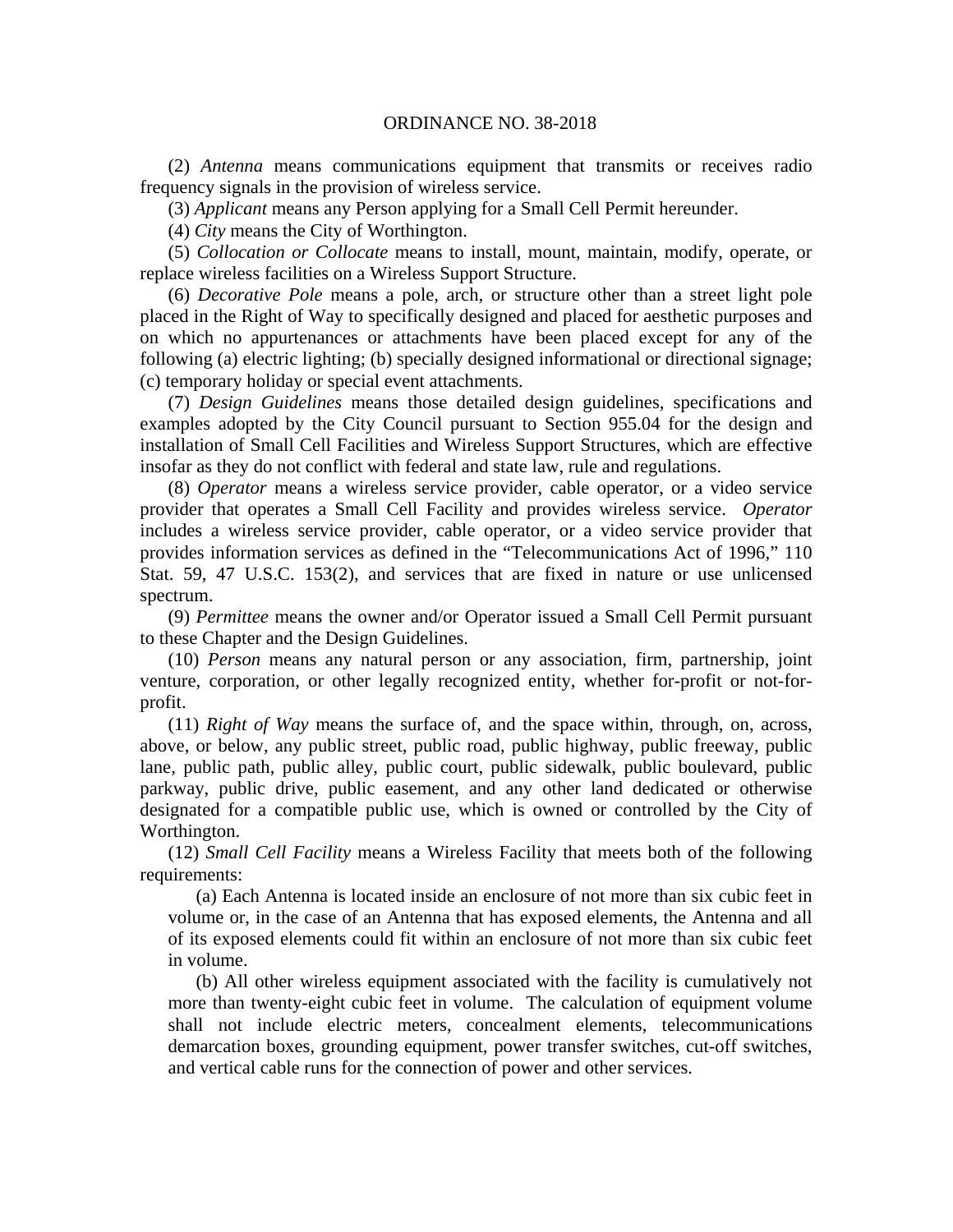(13) *Small Cell Permit* means the non-exclusive grant of authority issued by the City of Worthington to install a Small Cell Facility and/or a Wireless Support Structure in a portion of the Right of Way in accordance with these guidelines.

(14) *Utility Pole* means a structure that is designed for, or used for the purpose of, carrying lines, cables, or wires for electric or telecommunications service. "Utility pole" excludes street signs and Decorative poles.

(15) *Wireless Facility* means equipment at a fixed location that enables wireless communications between user equipment and a communications network, including all of the following:

(a) Equipment associated with wireless communications;

(b) Radio transceivers, Antennas, coaxial or fiber-optic cable, regular and backup power supplies, and comparable equipment, regardless of technological configuration.

(c) The term does not include any of the following:

(i) The structure or improvements on, under, or within which the equipment is Collocated;

(ii) Coaxial or fiber-optic cable that is between Wireless Support Structures or Utility poles or that is otherwise not immediately adjacent to or directly associated with a particular Antenna.

(16) *Wireless Support Structure* means a pole, such as a monopole, either guyed or self-supporting, street light pole, traffic signal pole, a fifteen-foot or taller sign pole, or Utility pole capable of supporting Small Cell Facilities. *Wireless Support Structure* excludes (a) a Utility pole or other facility owned or operated by a municipal electric utility and (b) a Utility pole or other facility used to supply traction power to public transit systems, including railways, trams, streetcars and trolley buses.

(17) *Wireline Backhaul Facility* means a facility used for the transport of communications service or any other electronic communications by coaxial, fiber-optic cable, or any other wire.

#### **955.02 GENERAL REQUIREMENTS**

(A) General Requirements. The following requirements shall apply to all Small Cell Facilities and Wireless Support Structures proposed within the Right of Way.

(1) No Person shall occupy or use the Right of Way except in accordance with law.

(2) In occupying or using the Right of Way, no Person shall unreasonably compromise the public health, safety, and welfare.

(3) No Person shall occupy or use the Right of Way without first obtaining, under this chapter, Chapter 949, or section 1332.24 or 4939.031 of the Ohio Revised Code, any requisite consent of the City. Before placing Small Cell Facilities or Wireless Support Structures in the Right of Way, an Operator must apply for and receive a general right of way permit under Chapter 949. If the Operator's activities in the Right of Way will consist solely of Collocating Small Cell Facilities, constructing, modifying, or replacing new Wireless Support Structures and associated Small Cell Facilities, removing such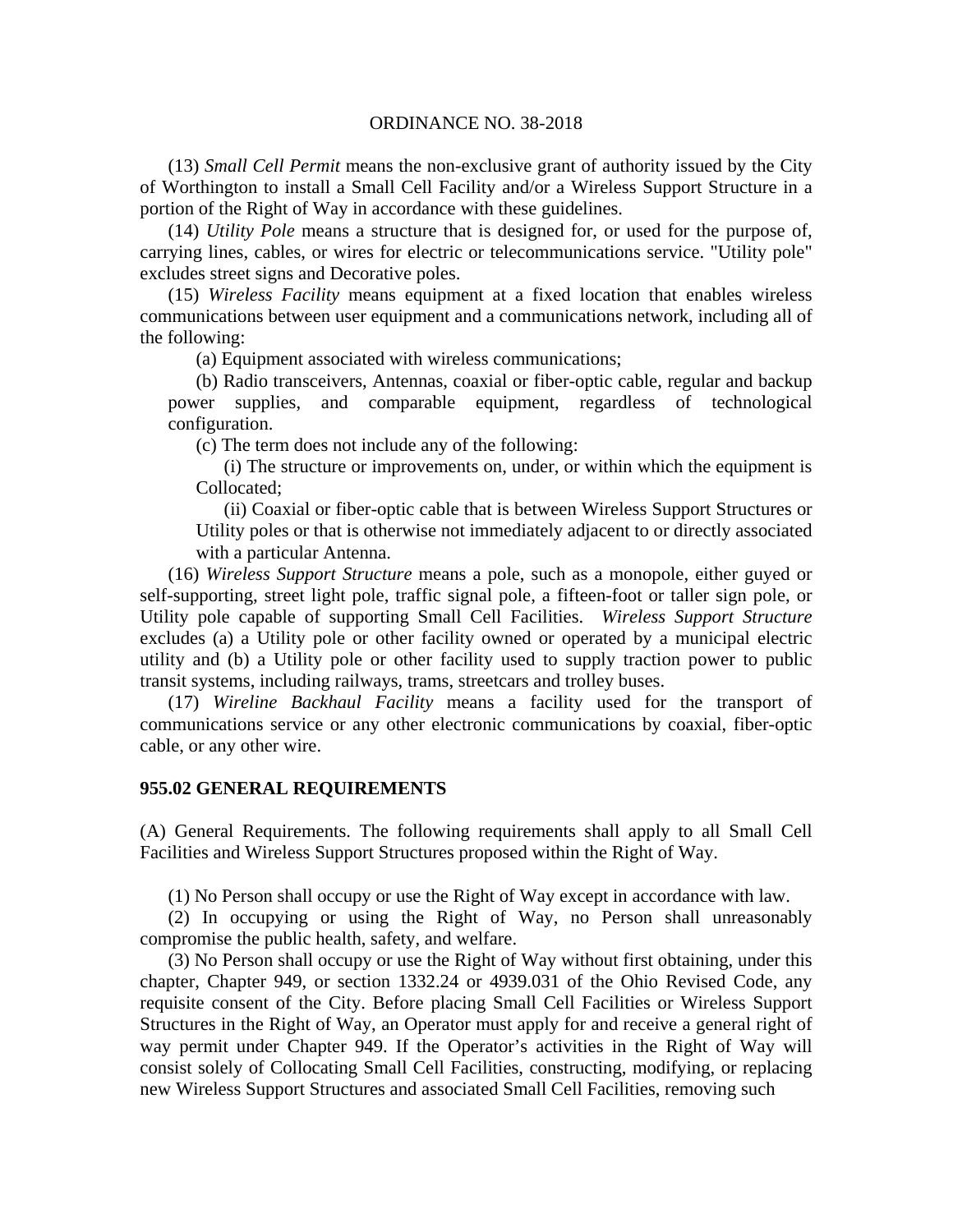facilities, or eligible facilities requests as defined by the Federal Communications Commission, then the Operator shall not be required to pay the annual fee for holders of a right of way permit provided in Chapter 949. This provision shall not be construed to waive application fees or any other construction or work permit necessary for work in the City.

(B) The permitting procedures and authorizations set forth herein in this chapter shall apply only to Small Cell Facilities and Wireless Support Structures in the Right of Way, and do not authorize the construction and operation of a Wireline Backhaul Facility, which continues to be governed by Chapter 949.

(C) Nothing in this chapter precludes the City from applying its generally applicable health, safety, and welfare regulations when granting consent for a Small Cell Facility or Wireless Support Structure in the City's Right of Way.

# **955.03 APPLICATION AND APPROVAL PROCESS**

(A) Pre-Application Conference.

(1) The City requires pre-submittal conferences to meet with potential Applicants and discuss projects on a conceptual level. The conference is intended to identify the correct application type and content requirements for any given project, and also to create an informal forum in which Applicants and the City can discuss any concerns that should be addressed as soon as possible to avoid any unnecessary delays in the processing of an application and deployment of wireless facilities in the City. The requirement for a presubmittal conference may be waived by the Director of Service & Engineering or designee based on necessity and prior experience with the Applicant.

(2) An appointment is required for all pre-submittal conferences. The Director of Service & Engineering may establish regular hours in which appointments are available and the number of potential projects that may be discussed at a pre-submittal conference.

(B) Application Required. Prior to installation, modification, relocation or removal of a Small Cell Facility, relocation or removal of an existing Wireless Support Structure, installation of a new Wireless Support Structure, or Collocation on an existing Wireless Support Structure in the Right of Way, the Operator shall apply to the City and receive approval from the City. Prior to submitting such application, the Applicant must possess a Telecommunications and Utilities Permit, as required by the City's Codified Ordinances Chapter 949, Section 949.03.

(C) Required Application Materials. Unless otherwise required by state or federal law, the application shall be submitted to the Department of Service  $\&$  Engineering with the applicable fee and all required materials and information in accordance with the requirements of this Chapter and the Design Guidelines in order for the application to be considered complete.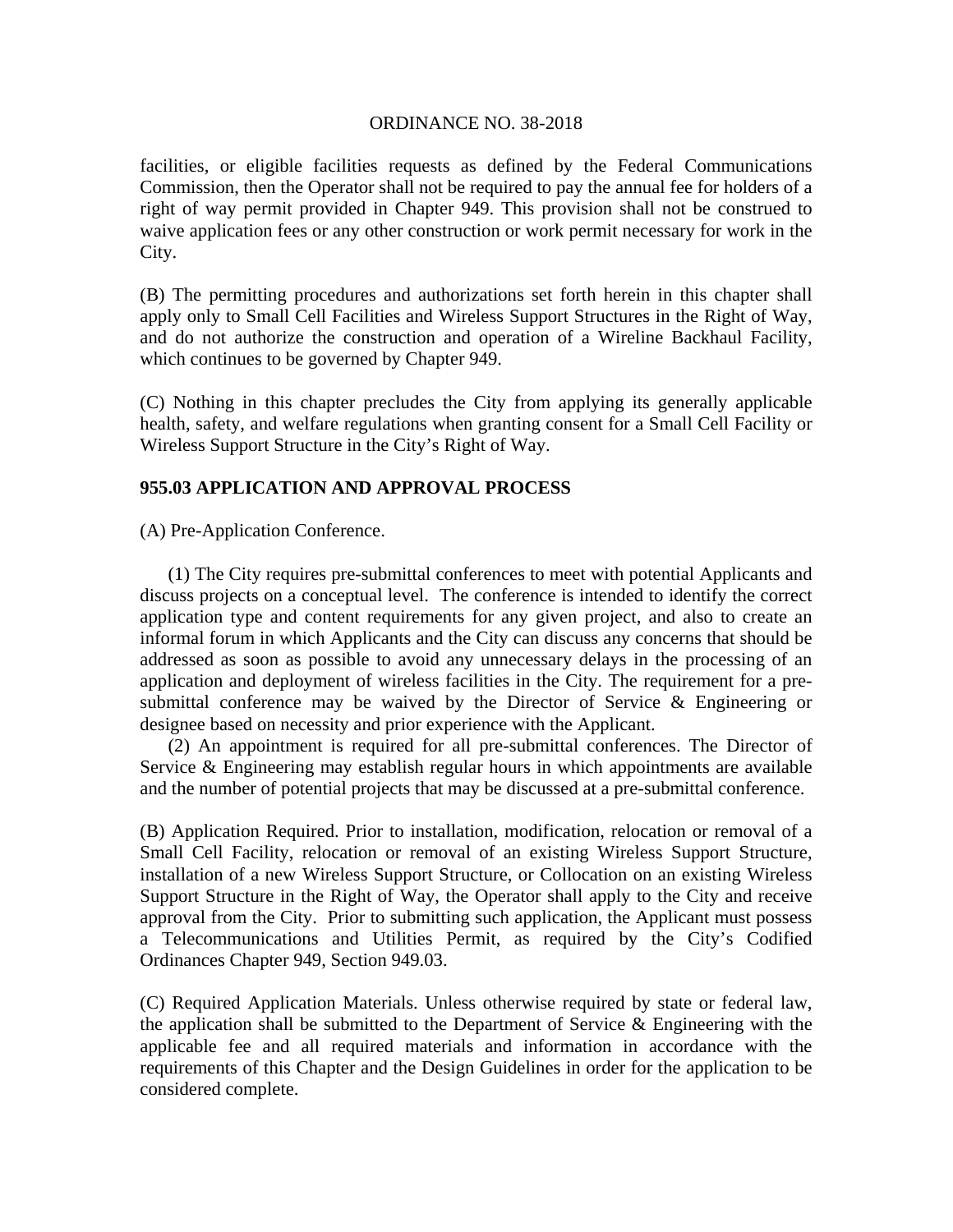(D) Application Processing Fee. For processing an application for consent, the City may charge a fee for each Small Cell Facility and Wireless Support Structure requested as prescribed under section 4939.0316 of the Ohio Revised Code and as listed on the associated application forms which shall be made available by the Department of Service & Engineering. The City may adjust this fee ten per cent every five years, rounded to the nearest five dollars.

# **955.04 DESIGN GUIDELINES**

(A) City Council shall adopt by resolution detailed Design Guidelines with objective, technically feasible criteria applied in a non-discriminatory manner that reasonably match the aesthetics and character of the immediate area regarding all of the following, which the City shall consider in reviewing an application:

(1) The location of any ground-mounted Small Cell Facilities;

(2) The location of a Small Cell Facility on a Wireless Support Structure;

(3) The appearance and concealment of Small Cell Facilities, including those relating to materials used for arranging, screening, and landscaping;

(4) The design and appearance of a Wireless Support Structure.

(B) The provisions in this section shall not limit or prohibit the discretion of the City Manager or Director of Service & Engineering to promulgate and make publicly available other information, materials, forms, or requirements in addition to, and separate from, the Design Guidelines so long as the information, materials, forms, or requirements do not conflict with this Chapter or other applicable state or federal law.

(C) Waiver of Guidelines. In the event that strict compliance with any provision in these guidelines, as applied to a specific proposed Small Cell Facility, would effectively prohibit the provision of personal wireless services, the City Manager may grant a limited, one-time exemption from strict compliance.

## **955.05 SAFETY REQUIREMENTS**

(A) Prevention of failures and accidents. Any Person who owns a Small Cell Facility and/or Wireless Support Structure sited in the Right of Way shall at all times employ ordinary and reasonable care and install and maintain in use industry standard technology for preventing failures and accidents which are likely to cause damage, injury, or nuisance to the public.

(B) Compliance with fire safety and FCC regulations. Small Cell Facilities, wires, cables, fixtures, and other equipment shall be installed and maintained in substantial compliance with the requirements of the National Electric Code, all FCC, state, and local regulations, and in such manner that will not interfere with the use of other property.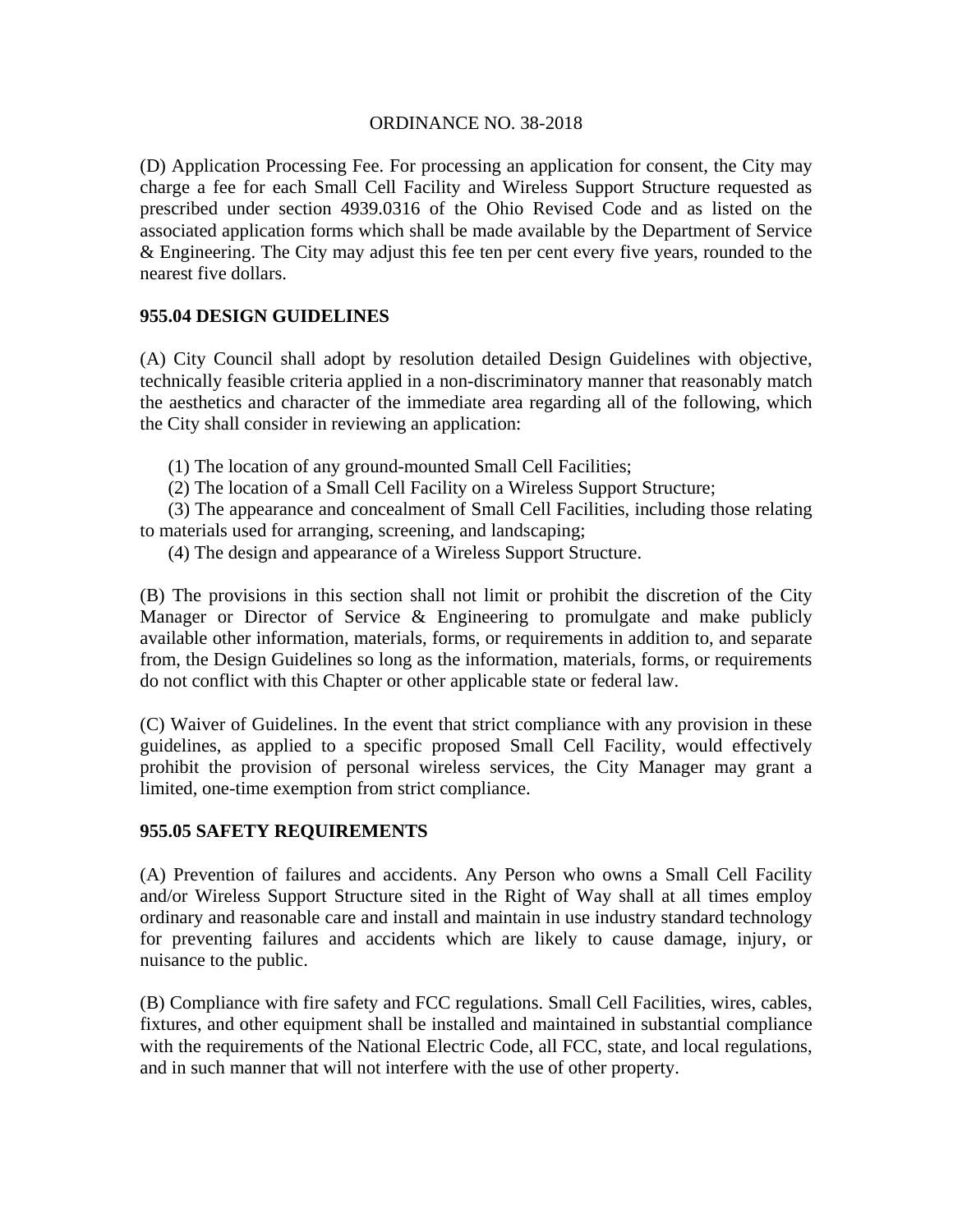(C) Changes in state or federal standards and regulations. If state or federal standards and regulations are amended, the owners of the Small Cell Facilities and/or Wireless Support Structures governed by this chapter shall bring any facilities and/or structures into compliance with the revised standards and regulations within six months of the effective date of the standards and regulations, unless a different compliance schedule is mandated by the regulating agency. Failure to bring Small Cell Facilities and/or Wireless Support Structures into compliance with any revised standards and regulations shall constitute grounds for removal at the owner's expense.

(D) Indemnification. Any Operator who owns or operates Small Cell Facilities or Wireless Support Structures in the Right of Way shall indemnify, protect, defend, and hold the City and its elected officials, officers, employees, agents, and volunteers harmless against any and all claims, lawsuits, judgments, costs, liens, losses, expenses, fees to include reasonable attorney fees and costs of defense, proceedings, actions, demands, causes of action, liability and suits of any kind and nature, including personal or bodily injury or death, property damage or other harm for which recovery of damages is sought, to the extent that it is caused by the negligence of the Operator who owns or operates Small Cell Facilities and wireless service in the Right of Way, any agent, officer, director, representative, employee, affiliate, or subcontractor of the Operator, or their respective officers, agents, employees, directors, or representatives while installing, repairing, or maintaining facilities in the Right of Way.

(E) Surety bond or equivalent financial tool for cost of removal. All owners must procure and provide to the City a bond, or must provide proof of an equivalent financial mechanism, to ensure compliance with all provisions of this Chapter. The bond must be maintained for as long as the owner has Small Cell Facilities and/ or Wireless Support Structures located in the Right of Way. The bond or equivalent financial method must specifically cover the cost of removal of unused or Abandoned Small Cell Facilities and/ or Wireless Support Structures or damage to City property caused by an Operator or its agent of each Small Cell Facility and/ or Wireless Support Structure in case the city has to remove or pay for its removal. Two acceptable alternatives to a bond include a funds set-aside and a letter of credit.

## **955.06 INSTALLATION AND INSPECTION**

(A) (1) Completion within 180 days. The Collocation or new Wireless Support Structure for which a Small Cell Permit is granted shall be completed within 180 days after issuance of the Small Cell Permit unless the City and the Applicant agree to extend this period. The City will agree to an extension if the delay is caused by (a) make-ready work for a City-owned Wireless Support Structure, or (b) the lack of commercial power or backhaul availability at the site, provided that the Operator has made a timely request within sixty (60) days after the issuance of the Small Cell Permit for commercial power or backhaul services. The additional time to complete installation may not exceed a total of 360 days after the issuance of the Small Cell Permit.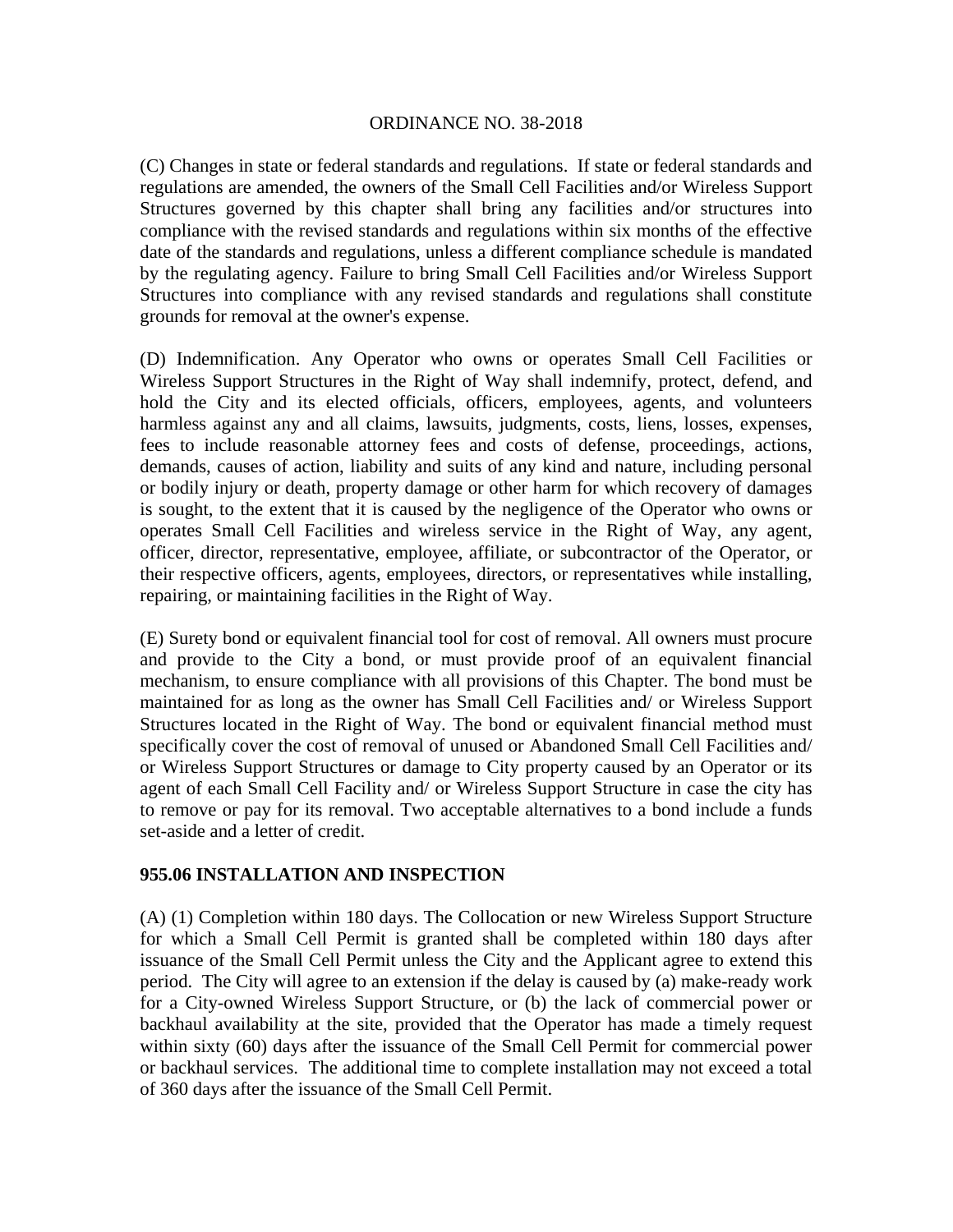(2) Procedure for request for extension of time. In situations when completion will not occur within 180 days after issuance of the Small Cell Permit, the Applicant may request an extension of time. Such extension request must be completed utilizing the City's extension of time form, which will include the length of time being requested and the reason for the delay. The extension must be filed with the Department of Service  $\&$ Engineering.

(B) Requirement for work permit. Prior to commencing work in the Right of Way, the Applicant must obtain a right of way work permit from the Director of Service & Engineering as required in Section 949.06 (c). In most instances, this work permit will be able to be issued in conjunction with and utilizing the materials included for an application for Small Cell Permits issued under this Chapter. Once the work authorized by the right of way work permit commences, it should be completed within 45 days.

### **955.07 GENERAL PROVISIONS**

(A) As-Built Maps and Records.

(1) Operator shall maintain accurate maps and other appropriate records, including an inventory, of its Small Cell Facilities and Wireless Support Structures as they are actually constructed in the Right of Way or any other City-owned property. The inventory shall include GIS coordinates, date of installation, type of Wireless Support Structure used for installation, Wireless Support Structure owner and description/type of installation for each Small Cell Facility and Wireless Support Structure.

(2) Upon City's written request, Operator shall provide a cumulative inventory within thirty (30) days of City's request. Concerning Small Cell Facilities and Wireless Support Structures that become inactive, the inventory shall include the same information as active installations in addition to the date the Small Cell Facility and/or Wireless Support Structure was deactivated and the date the Small Cell Facility and/or Wireless Support Structure was removed from the Right of Way. The City may compare the inventory to its records to identify any discrepancies.

(B) Generally Applicable Health and Safety Regulations. All Small Cell Facilities and Wireless Support Structures shall be designed, constructed, operated and maintained in compliance with all generally applicable federal, state, and local health and safety regulations, including without limitation all applicable regulations for human exposure to RF emissions.

#### **955.08 ANNUAL COLLOCATION FEE**

For each attachment of a Small Cell Facilities to a Wireless Support Structures owned or operated by the City and located in the Right of Way, the City may charge the Operator an annual fee as prescribed in 4939.022 of the Ohio Revised Code and as listed on associated application forms which shall be made available by the Department of Service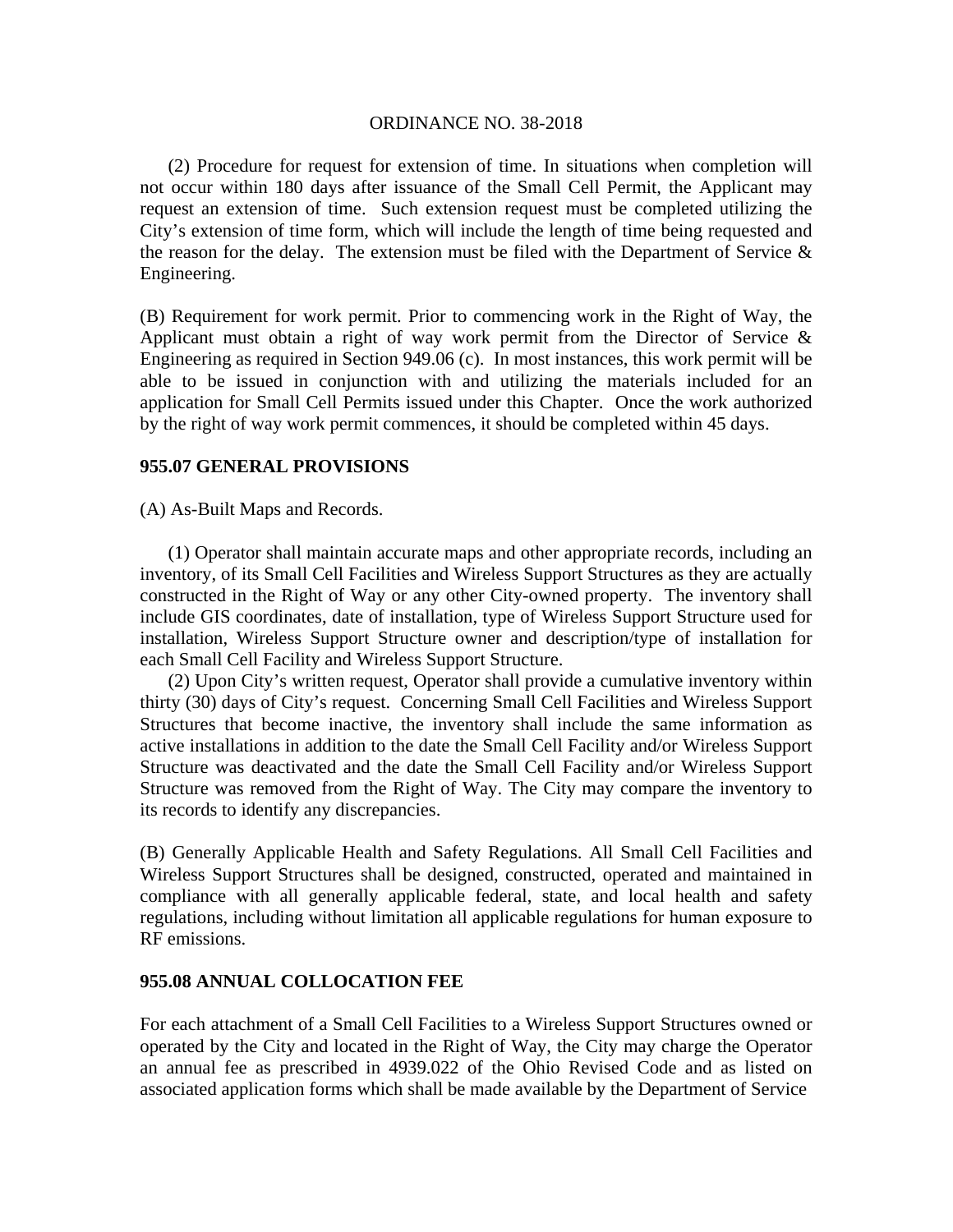& Engineering. The City may adjust this fee ten per cent every five years, rounded to the nearest five dollars.

## **955.09 LIABILITY AND SIGNAL INTERFERENCE**

(A) No Liability. The City shall not be liable to the Operator by reason of inconvenience, annoyance or injury to the Small Cell Facilities, Wireless Support Structures, and related ground or pole-mounted equipment or activities conducted by the Operator therefrom, arising from the necessity of repairing any portion of the Right of Way, or from the making of any necessary alteration or improvements, in or to, any portion of the Right of Way, or in, or to, City's fixtures, appurtenances or equipment.

(B) Signal Interference Prohibited. In the event that an Operator's Small Cell Facility interferes with the public safety radio system, or the City's or State of Ohio's traffic signal system, then the Operator shall, at its cost, immediately cooperate with the City to either rule out Operator as the interference source or eliminate the interference. Cooperation with the City may include, but shall not be limited to, temporarily switching the transmission equipment on and off for testing.

# **955.10 REQUIREMENTS FOR REMOVAL, REPLACEMENT, MAINTENANCE AND REPAIR**

(A) Replacement of Municipal-Owned Wireless Support Structure.

(1) When necessary to accommodate Small Cell Facility. The City may require, in response to an application to Collocate a Small Cell Facility on a City-owned Wireless Support Structure, the replacement or modification of the Wireless Support Structure at the Operator's cost if the City determines that replacement or modification is necessary for compliance with construction and safety standards. Such replacement or modification shall conform to these Design Guidelines. The City may retain ownership of the replacement or modified Wireless Support Structure.

(2) Accommodation of reservation of space for future public safety or transportation uses. If the City has reserved space for future public safety or transportation uses on the City-owned Wireless Support Structure, the replacement or modification must accommodate the future use.

(B) Removal or Relocation Required for City Project**.** 

(1) Operator shall remove and relocate the permitted Small Cell Facility and/or Wireless Support Structure at the Operator's sole expense to accommodate construction of a public improvement project by the City.

(2) If Operator fails to remove or relocate the Small Cell Facility and/or Wireless Support Structure or portion thereof as requested by the City within 120 days of the City's notice, then the City shall be entitled to remove the Small Cell Facility and/or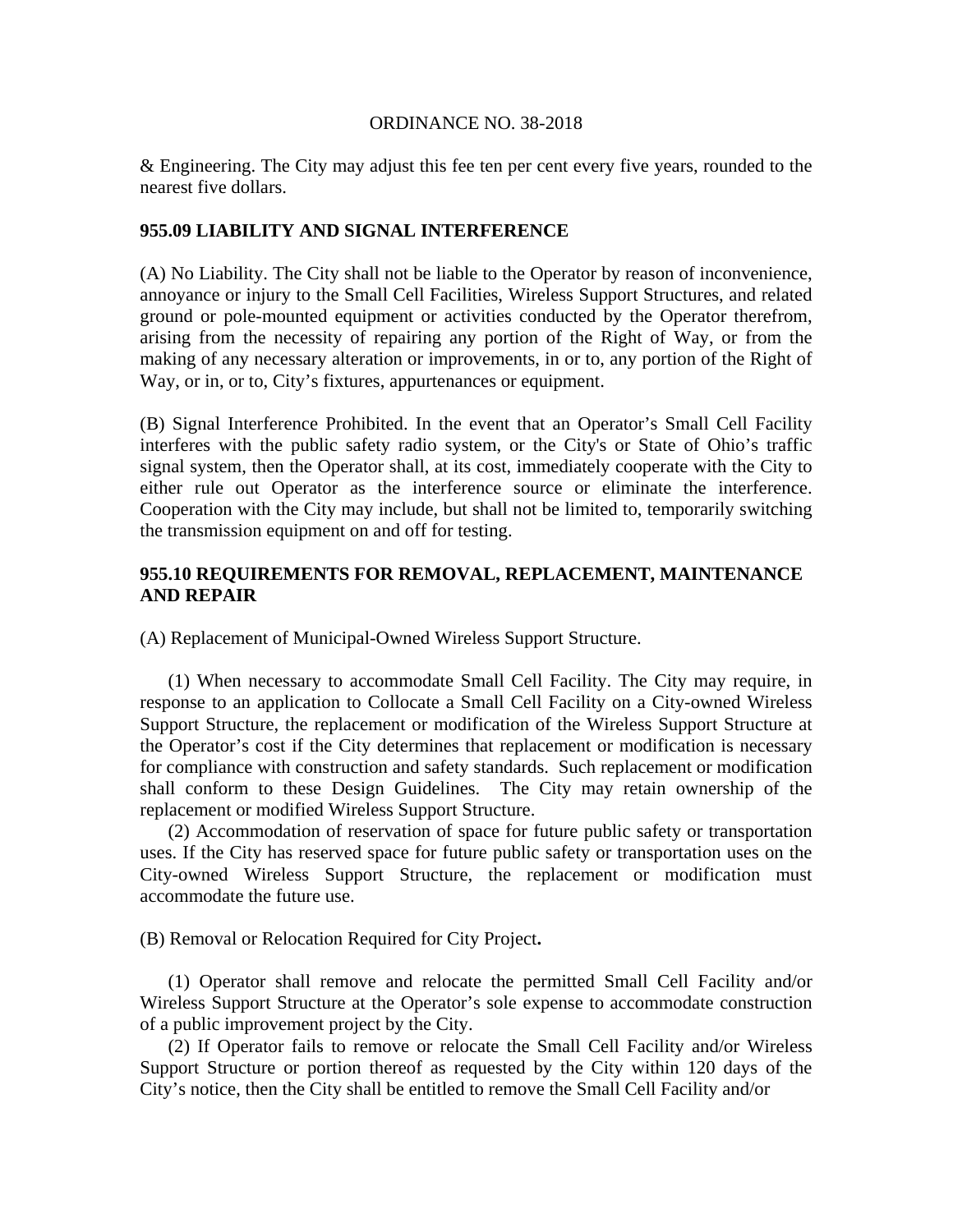Wireless Support Structure, or portion thereof at Operator's sole cost and expense, without further notice to Operator.

(3) Operator shall, within 30 days following issuance of invoice for the same, reimburse the City for its reasonable expenses incurred in the removal (including, without limitation, overhead and storage expenses) of the Small Cell Facilities and/or Wireless Support Structure, or portion thereof.

(C) Removal Required by City for Safety and Imminent Danger Reasons.

(1) Operator shall, at its sole cost and expense, promptly disconnect, remove, or relocate the applicable Small Cell Facility and/or Wireless Support Structure within the time frame and in the manner required by the City if the City reasonably determines that the disconnection, removal, or relocation of any part of a Small Cell Facility and/or Wireless Support Structure (a) is necessary to protect the public health, safety, welfare, or City property, or (b) Operator fails to obtain all applicable licenses, permits, and certifications required by law for its Small Cell Facility and/or Wireless Support Structure.

(2) If the City Manager reasonably determines that there is imminent danger to the public, then the City may immediately disconnect, remove, or relocate the applicable Small Cell Facility and/or Wireless Support Structure at the Operator's sole cost and expense.

#### (D) Removal/Abandonment of Facilities.

(1) Operator shall remove Small Cell Facilities and/or Wireless Support Structures when such facilities are Abandoned regardless of whether or not it receives notice from the City. Unless the City sends notice that removal must be completed immediately to ensure public health, safety, and welfare, the removal must be completed within the earlier of 60 days of the Small Cell Facility and/or Wireless Support Structure being Abandoned, or within 60 days of receipt of written notice from the City. When Operator abandons permanent structures in the Right of Way, the Operator shall notify the City in writing of such abandonment and shall file with the City the location and description of each Small Cell Facility and/or Wireless Support Structure Abandoned. Prior to removal, Operator must make application to the City and receive approval for such removal. Operator must obtain a right of way work permit for the removal. The City may require the Operator to complete additional remedial measures necessary for public safety and the integrity of the Right of Way.

(2) The City may, at its option, allow a Wireless Support Structure to remain in the Right of Way and coordinate with the owner to transfer ownership of such Wireless Support Structure to the City, instead of requiring the owner and/or Operator to remove such Wireless Support Structure.

(E) Restoration. Operator shall repair any damage to the Right of Way, any facilities located within the Right of Way, and/or the property of any third party resulting from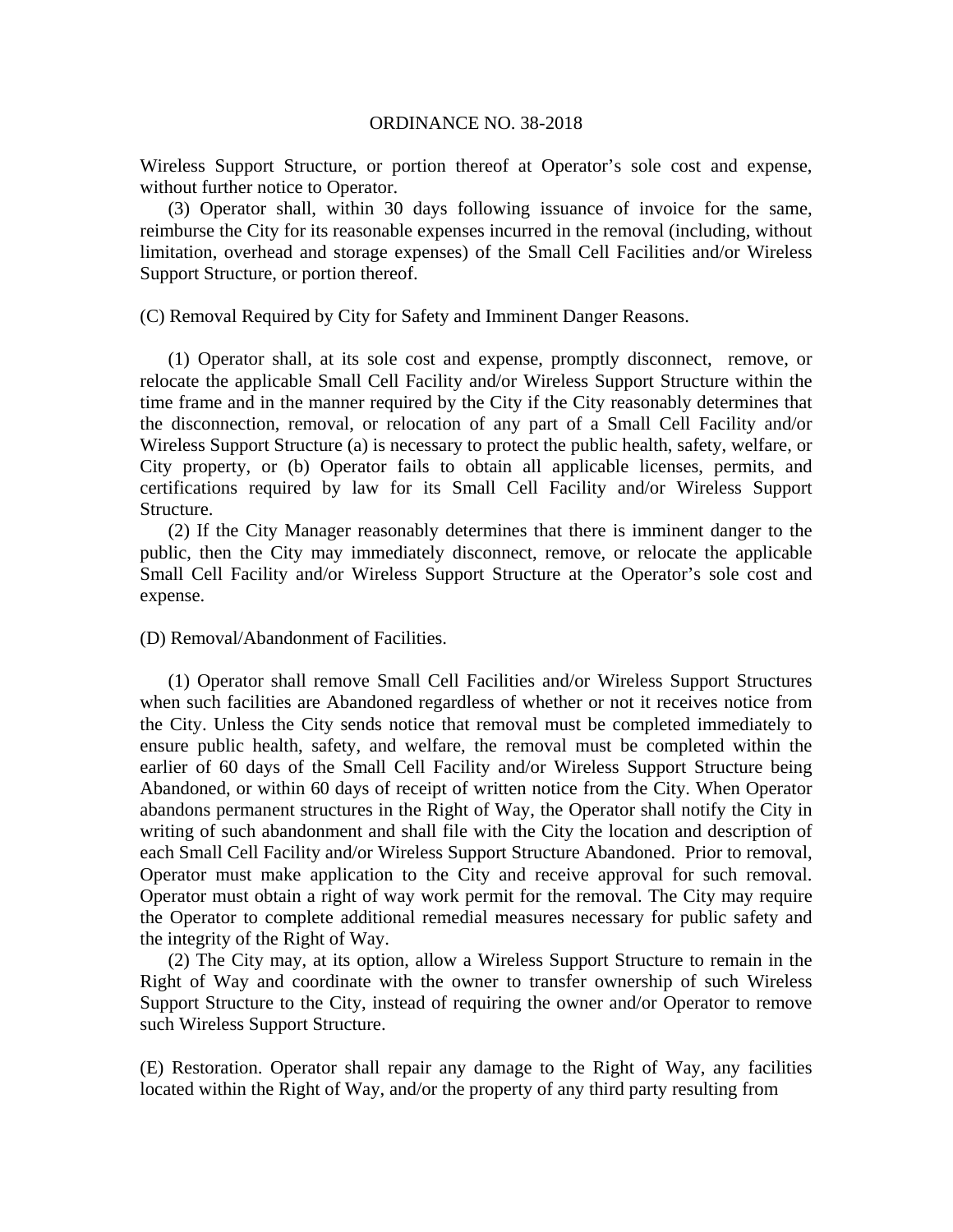Operator's removal or relocation activities (or any other of Operator's activities hereunder) within ten (10) calendar days following the date of such removal or relocation, at Operator's sole cost and expense. Restoration of the Right of Way and such property must be to substantially the same condition as it was immediately before the date Operator was granted a Small Cell Permit for the applicable location, or did the work at such location (even if Operator did not first obtain a Small Cell Permit). This includes restoration or replacement of any damaged trees, shrubs, or other vegetation. Such repair, restoration and replacement shall be subject to the sole, reasonable approval of the City.

# **955.11 RULE MAKING AUTHORITY**

The Director of Service & Engineering is hereby authorized to promulgate additional rules and regulations, including but not limited to the adoption of forms and application submittal requirements, to carry out the purpose and intent of this Chapter in order to protect the public health, safety and welfare. Such rules, and amendments thereto, shall be consistent with these Codified Ordinances, and shall be subject to the approval of the City Manager.

## **955.12 EFFECT OF PARTIAL INVALIDITY**

The provisions of this Chapter are hereby declared to be severable, and if any section, subsection, or clause of this Chapter is held by a court of competent jurisdiction to be unconstitutional or otherwise invalid, such a ruling shall not affect the other parts of this Chapter that can be given effect.

## **§955.99 PENALTY**

(A) For failure to comply with any provision of this Chapter or the Design Guidelines, the penalty shall be a civil forfeiture, payable to the City, in the amount of \$250 per day for each day the violation continues.

(B) In addition to the civil forfeiture in division (A), the City may also pursue the remedies of revocation of the Small Cell Permit or specific performance of the violated provision.

(C) The City Manager may excuse violations of this Chapter for reasons of Force Majeure.

(D) For purposes of this section, "Force Majeure" means a strike, acts of God, acts of public enemies, orders of any kind of a government of the United States of America or of the State of Ohio or any of their departments, agencies, or political subdivisions; riots, epidemics, landslides, lightning, earthquakes, fires, tornadoes, storms, floods, civil disturbances, explosions, partial or entire failure of utilities or any other cause or event not reasonably within the control of the Permittee, but only to the extent the disabled